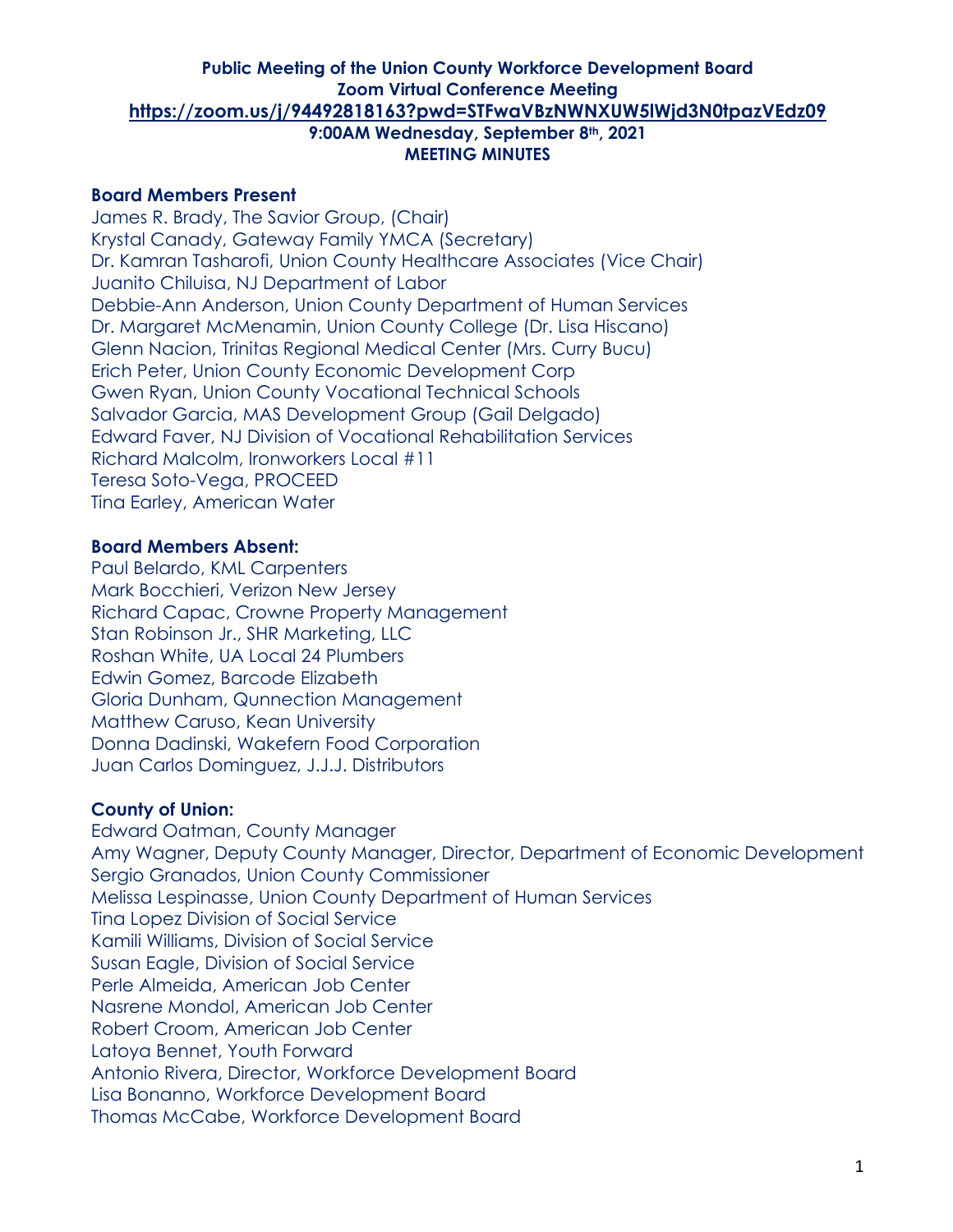Meredith Barracato, Workforce Development Board

Development Board, at 9:00AM.

I. **Call to Order & Welcome** The meeting was called to order by **James Brady**, Chairman, Workforce

# II. **Pledge of Allegiance**

The Pledge of Allegiance to the flag of the United State of America was recited.

### III. **Open Public Meetings Act**

The Open Public Meetings Act Statement below was read by **Meredith Barracato** into the record:

PURSUANT TO THE REQUIREMENTS OF N.J.S.A. 10:4-10 OF THE OPEN PUBLIC MEETINGS ACT, ADEQUATE NOTICE OF THIS MEETING OF THE UNION COUNTY WORKFORCE DEVELOPMENT BOARD HAS BEEN GIVEN BY MAILING THE YEAR 2021 ANNUAL MEETING SCHEDULE TO THE NEWSPAPERS CIRCULATING WITHIN THE COUNTY OF UNION AND DESIGNATED TO RECEIVE SUCH NOTICE, AND BY POSTING THE YEAR 2021 ANNUAL MEETING SCHEDULE IN THE COUNTY COURT HOUSE, THE UNION COUNTY WORKFORCE DEVELOPMENT BOARD WEBSITE, AND BY FILING THE YEAR 2021 ANNUAL MEETING SCHEDULE WITH THE OFFICE OF THE COUNTY CLERK.

FURTHERMORE, ADEQUATE NOTICE OF THE LOCATION OF THIS MEETING HAS BEEN GIVEN BY PROVIDING AT LEAST FORTY-EIGHT HOUR NOTICE TO THE NEWSPAPERS CIRCULATING WITHIN THE COUNTY OF UNION AND DESIGNATED TO RECEIVE SUCH NOTICE AND BY POSTING THE SAID NOTICE AT LEAST FORTY-EIGHT HOURS PRIOR TO THIS MEETING IN THE COURT HOUSE, THE UNION COUNTY WORKFORCE DEVELOPMENT BOARD WEBSITE, AND BY FILING THE NOTICE AT LEAST FORTY-EIGHT HOURS IN ADVANCE OF THIS MEETING WITH OFFICE OF THE COUNTY CLERK.

THE OPEN PUBLIC MEETINGS ACT STATEMENT SHALL BE ENTERED IN FULL IN THE MINUTES OF THIS MEETING.

# IV. **Roll Call**

**Meredith Barracato** conducted the roll-call of the UCWDB members in attendance. Union County employees present and guests were acknowledged on the record, as reflected on page one of these minutes.

# V. **Approval of the Minutes**

The minutes of the **July 14th 2021** meeting were presented for a vote.

**Dr. Kamran Tasharofi** made a motion to approve the meeting minutes for July 14<sup>th</sup> 2021. **Gwen Ryan** seconded the motion. The motion was approved unanimously.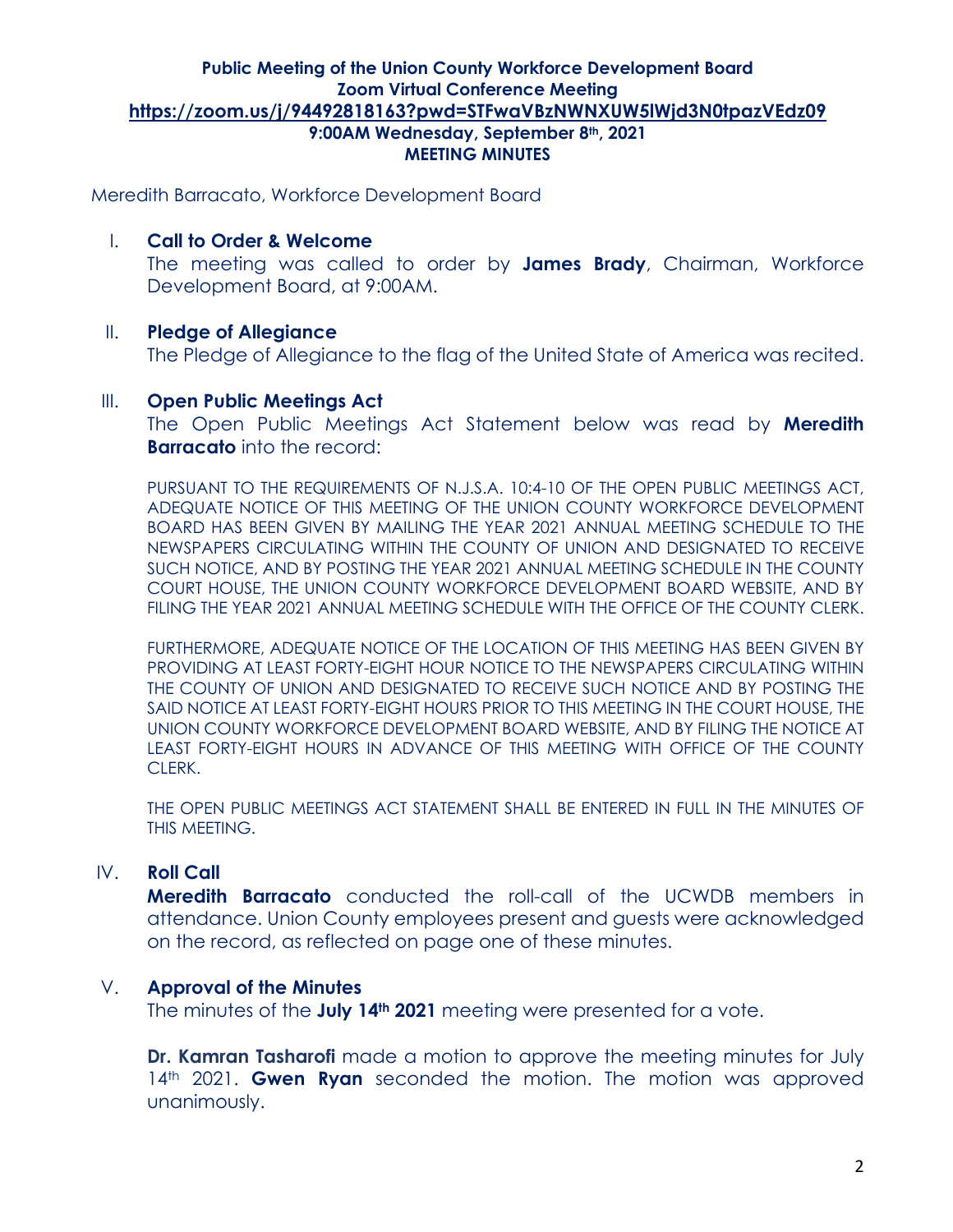# VI. **Budget & Expense Report**

Tom McCabe presented the updated Budget and Expense Report for Program Year 2020, as of July 31st, 2021, for both the Workforce Innovation and Opportunity Act (WIOA) and WorkFirst New Jersey (WFNJ) in the form attached hereto. Tom McCabe reviewed the expense slide, which shows the funding that needs to be expended by June 30th, 2022. Tom McCabe mentioned that the NJ Endures grant, which has been spent fifty percent of its budget, has been extended to February 28th, 2022.

Tom McCabe reviewed the updated Budget and Expense report for Program Year 2021. Tom McCabe explained that since the program year begins in July of 2021, there have not been significant expenses aside from salary and fringe benefits for the month of July.

# VII. **Director's Report/Resolutions of the Union County Workforce Development Board**

Director Antonio Rivera stated the US Senate passed a resolution declaring September 21st as National Workforce Development month to acknowledge all the work of the individuals at the American Job Center and Workforce Development Boards. Director Rivera informed the board that there were approximately 14,400 individuals who would no longer be receiving Unemployment benefits in Union County. Across the state of NJ, it is estimated that the Department of Labor will drop off 500,000 from their unemployment benefits in September. Director Rivera mentioned he requested the characteristics of the individuals whom the Department of Labor will remove from receiving benefits, but the state stated they could not provide that data. This influx of individuals who will no longer be receiving benefits will engage the AJC or reenter the workforce system.

# **BOARD ACTION**

**a. Resolution No. 2021-28:** Resolution of The Union County Workforce Development Board Awarding Contracts for The Provision Of WorkFirst New Jersey Programs.

Director Rivera noted the UCWDB received two eligible proposals from Workforce Advantage and Union County College to provide job related activity services to WorkFirst New Jersey clients.

**Chairman James Brady** requested motion to approve Resolution No. 2021-28**. Dr. Erich Peter** made a motion to approve Resolution No. 2021-28**. Gwen Ryan**  seconded the motion. The motion to approved unanimously.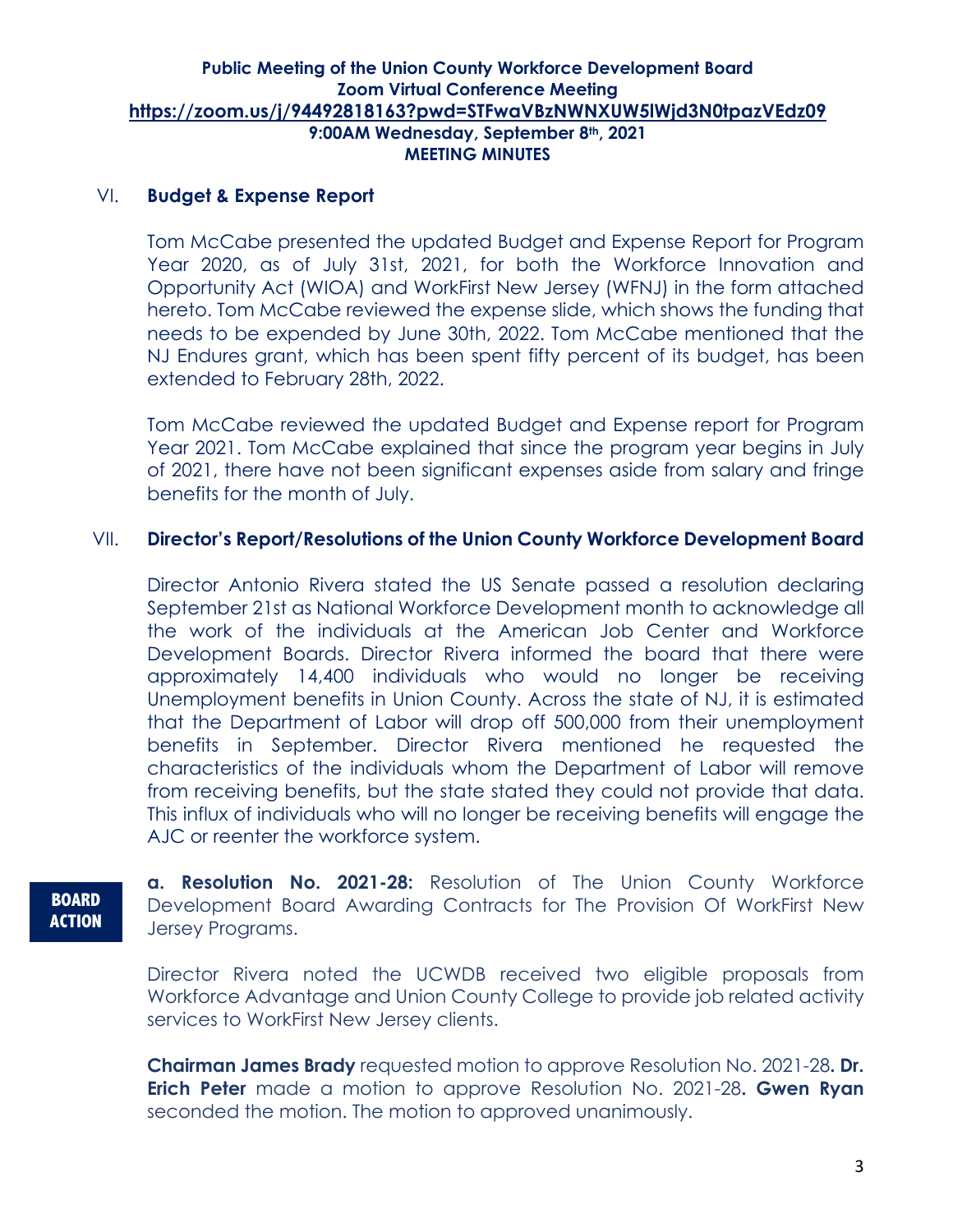**Dr Lisa Hiscano, Dr. Kamran Tasharofi** and **Tina Earley** abstained from voting on Resolution No. 2021-28.

**BOARD ACTION** **b. Resolution No. 2021-29:** Resolution Of The Union County Workforce Development Board Awarding A Contract To Provide Evening Training In Internet And Computing Core (Ic3) Certification And Microsoft Office Certification Programs To Underemployed And Incumbent Workers.

Director Antonio Rivera mentioned partnership with Plainfield Public Library is to provide internet and computing certification which are critical now due to services being offered virtually.

**Chairman James Brady** requested motion to approve Resolution No. 2021-29**. Dr. Kamran Tasharofi** made a motion to approve Resolution No. 2021-29**. Erich Peter** seconded the motion. The motion to approved unanimously.

**BOARD ACTION** **c. Resolution No. 2021-30:** Resolution of The Union County Workforce Development Board Supporting A Collaborative And Innovative Initiative With The Union County Department of Human Services To Establish An Online Policies And Operational Procedures Portal To Guide The American Job Center Partners.

Director Antonio Rivera stated that the resolution is a collaborative initiative between the UCWDB and the AJC to provide guidance through a passwordprotected web portal which will house online policies and operational procedures. Director Rivera continued to report that individuals can utilize the web portal to supervise, manage, and guide AJC employees. In addition, it can be used to onboard new employees, streamline the integration services provided by American Job Center partners, and create a shared understanding of the complex workforce systems.

Director Rivera presented a slide that showed the workforce ecosystem and the various programs that fall under the ecosystem, such as WIOA Title III Employment Services. Director Rivera added that the UCWDB is charged with developing policies for all the programs within the workforce partner network. The online web portal will be a depository with policy, procedures, local and state training, and videos.

**Chairman James Brady** requested motion to approve Resolution No. 2021-30**. Dr. Kamran Tasharofi** made a motion to approve Resolution No. 2021-30**. Gwen Ryan**  seconded the motion. The motion to approved unanimously.